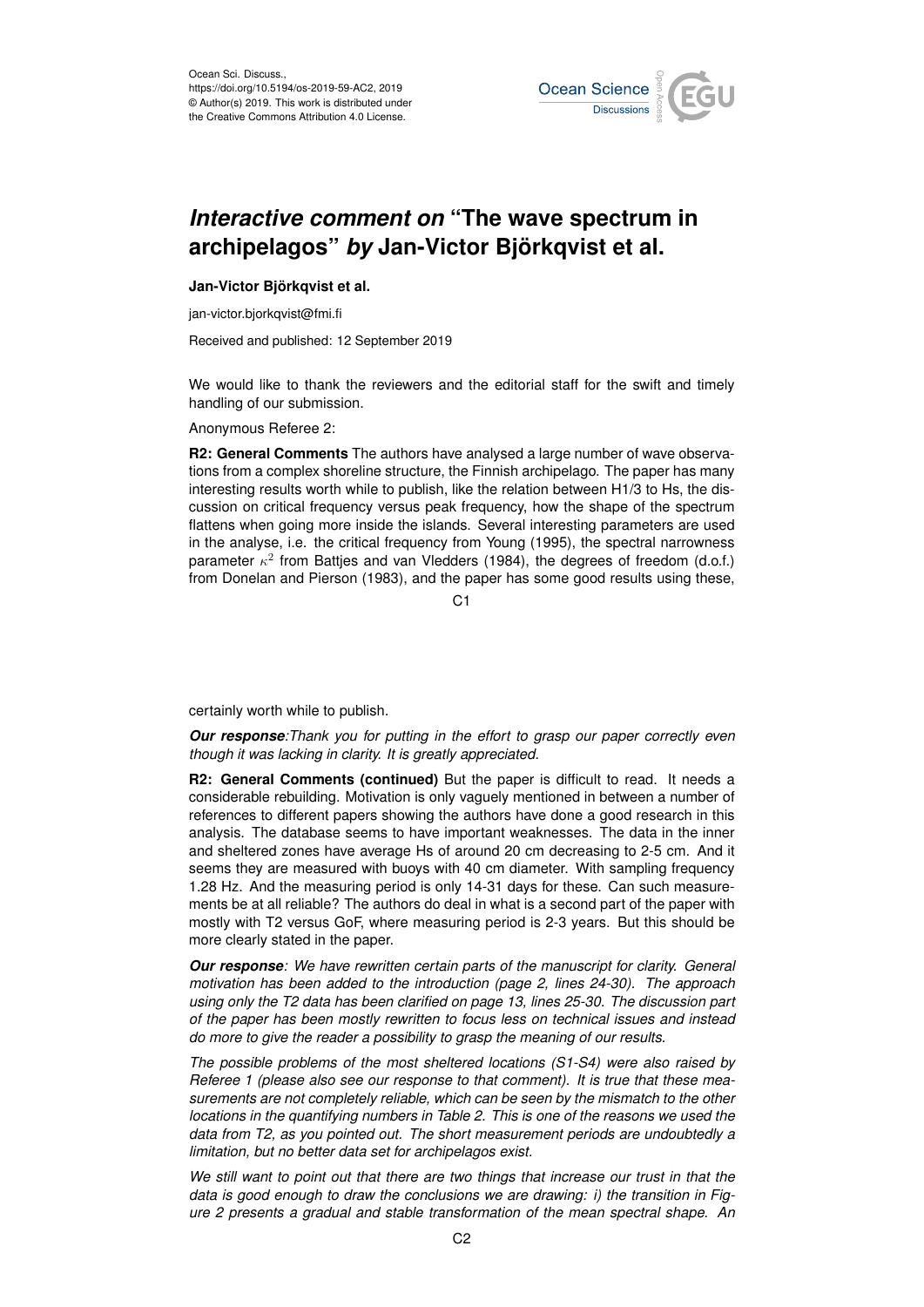*instability in these averaged shapes would be a symptom of an insufficient amount of data. ii) the locations T1 and T2 are (geographically) close to each other, and their mean spectral shape are very similar even though T1 is the smallest data set and T2 is the largest. Also the quantifying numbers in Table 2 between T1 and T2 are quite consistent compared to more/less sheltered locations.*

*We have edited the manuscript to clearly present and discuss the limitations of our data set and how our analysis methods are chosen to minimize the problems (page 12, line 13; page 13, lines 20-30 and page 27 lines 10-18).*

**R2: Specific Comments** The paper should be rewritten for an easier access of results to community. Only a few comments are given here.

*Our response: We have rewritten the manuscript to the best of our ability by taking into account the relevant comments you have presented. Especially the discussion part of the paper should now aid in giving a better understanding of our results.*

**R2**: Regarding motivation: It is believed that questions to answer is how much of offshore wave energy enters through the islands, and in what form (distribution in frequency, spectral shape...). Reduction factors are mentioned, without saying how many cases are involved. How is low frequency energy reduced inside the archipelago?

*Our response: The question is not exactly how the low frequency energy is reduced, but how the propagated low frequency energy compares to the local fetch limited wave system. Even though the energy at the spectral peak in the GoF is heavily attenuated (even to practically 0 for the sheltered location), the relative amount of "long waves" to the local wave system is still larger in the sheltered areas. In other words, in the open sea areas there is no significant contribution from waves longer than the peak. In the archipelago there exists a significant amount of energy in waves that are longer than the local fetch-limited waves. An absolute attenuation goes hand in hand with a relative enhancement.*

C3

*While attenuation factors for different fixed frequencies could be calculated, they would not be very informative for the main question of the spectral shape, since the local wave field is not constant throughout the archipelago. Our attempt to capture the relevant features of the spectral transformation is the narrowness parameter. A full description of the problem would require a parameterization of the archipelago wave spectrum, perhaps using the characteristic frequency, the total energy, and some spectral width parameter. This is, however, not a trivial question, which is why it was left unsolved in this paper. We hope to be able to completely resolve the issue of fitting an analytical parameterized function to our data in upcoming studies. This issue is discussed in Section 5.2 of the discussion.*

*The attenuation coefficients given in Section 2.5 were not meant to be used for any deeper analysis, but were only used to check that our a priori guess of how the sites should be divided up was not completely unreasonable. The results of Fig. 2 and Table 2 further show that the grouping was consistent, and provides a much more elaborate quantification of the spectral evolution than simple attenuation coefficients.*

**R2**: The paper is difficult to read for several reasons. Site description: an overview map is needed for the understanding of fetches. I would suggest one with only land contours, and perhaps the 40m and 80m isolines would help, covering the area of importance for the GOF and T2 point. The map in figure 1 is difficult to 'read' because land has a colour difficult to identify in between strong variations in depth.

*Our response:Thank you for your suggestion. We think the map in Figure 1 gives a good overview, so we are reluctant to remove it. We have, however, added a blow up of the T2 region with only a couple of isolines (Fig. 2). The land has also been changed to green so that it is not confused with the depth variations.*

**R2**: The overview of the database in Table 1 comes too late. Names of stations are given in the text here and there, the identifications ('T1', 'T2') would help to be given together with the names.